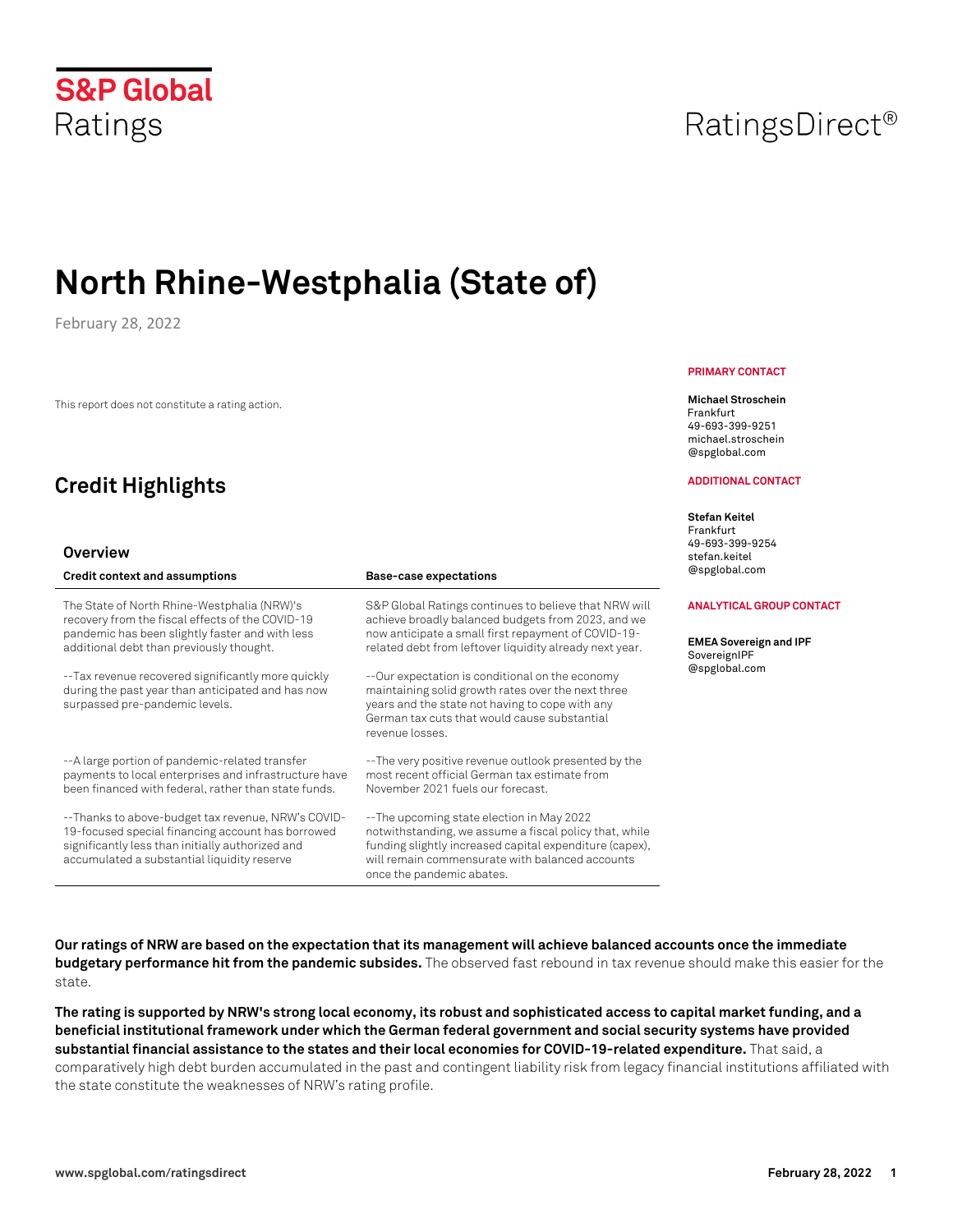### **Outlook**

The stable outlook reflects our view that the pandemic-related hit to the state's budgetary performance and debt accumulation will remain temporary. We also believe that the debt burden relative to operating revenue will start declining again, alongside significant budgetary improvements, if the distortive effect that the pass-through of elevated federal COVID-19 aid had on this ratio in 2021 is adjusted for.

### **Downside scenario**

We could lower the rating if, against our expectations, NRW's budgetary performance deteriorates again, producing higher deficits over the coming two to three years. This could result from renewed economic difficulties, less fiscal prudence, or significant fiscal policy slippages.

### **Upside scenario**

We could raise the rating if NRW significantly reduces remaining legacy contingent liabilities from financial institutions under its control further, while the economic recovery translates into even stronger budgetary improvements for the state and municipal governments than we currently expect.

### **Rationale**

#### **The state recorded a remarkable tax revenue recovery in 2021**

Last year's realized tax revenue growth in Germany and NRW very significantly outpaced our expectations and the observed rebound in GDP. The state reported an almost 12% increase in tax collections over depressed 2020 levels, which means that it received about €5.7 billion more than budgeted. In fact, NRW's actual tax revenue has now surpassed 2019 pre-pandemic levels earlier than previously anticipated.

The most recent semi-annual German official tax forecast, from November 2021, expects the positive development to continue. Compared to the prior estimate from May 2021, it predicts NRW will have an additional €3.1 billion-€3.5 billion available annually over 2022-2025. This is based on the legislation currently in place and does not incorporate any potential tax cuts--an intention recently proposed by the new German federal finance minister, albeit without many details given--which would automatically affect NRW's revenue basis under Germany's system of shared taxes. However, given diverging interests in the three-party coalition governing at the national level, we currently do not anticipate any fiscally material reform is imminent.

German general economic growth is expected to accelerate in 2022, after it was still held back by pandemic-related restrictions last year. We anticipate 2022 real GDP growth of 4.3%, after an estimated 2.7% in 2021. This implies that the pandemic, although still very present, has ceased to be a major impediment to most economic activities. However, recent geopolitical tensions, namely the Russia-Ukraine conflict, could affect macroeconomic prospects. NRW, which is home to many large corporations with exposure to energy prices, would not be immune.

Our current economic predictions imply a local GDP per capita of €43,150 (equivalent to more than \$49,700) for NRW in 2022. This is slightly below the anticipated national GDP per capita of €45,000 (almost \$52,000), but nevertheless represents a very high value in an international comparison.

NRW continues to benefit from a strong and diversified local economy, despite some ongoing structural challenges. The state is Germany's largest by population, and its regional GDP--which contributes over 20% to national GDP--exceeds that of, for example, Switzerland. NRW hosts the headquarters of numerous German blue chip companies, with Deutsche Telekom, Deutsche Post, Aldi, Rewe Group, and E.ON the largest by revenue. That said, the phase-out of previously important coal-based energy production continues to challenge the state. A federal program that will channel more than €15 billion to NRW's coal-producing areas until 2038 will support the required economic transformation. NRW's unemployment rate of 6.7% at year-end 2021 is above the German national average of 5.1%. In our view, this still reflects the long-term socio-economic effects of the state's legacy coal and heavy industrial production.

We do not expect the outcome of the upcoming state election on May 15, 2022, to have a material effect on NRW's approach to financial management. Regardless of the outcome, we expect any new government to again abide by the--currently still suspended- zero deficit target in the debt brake legislation from 2023, close NRW's segregated special funding vehicle for COVID-19-related expenditure and borrowings, and generally focus on achieving balanced accounts while not neglecting moderately elevated capex.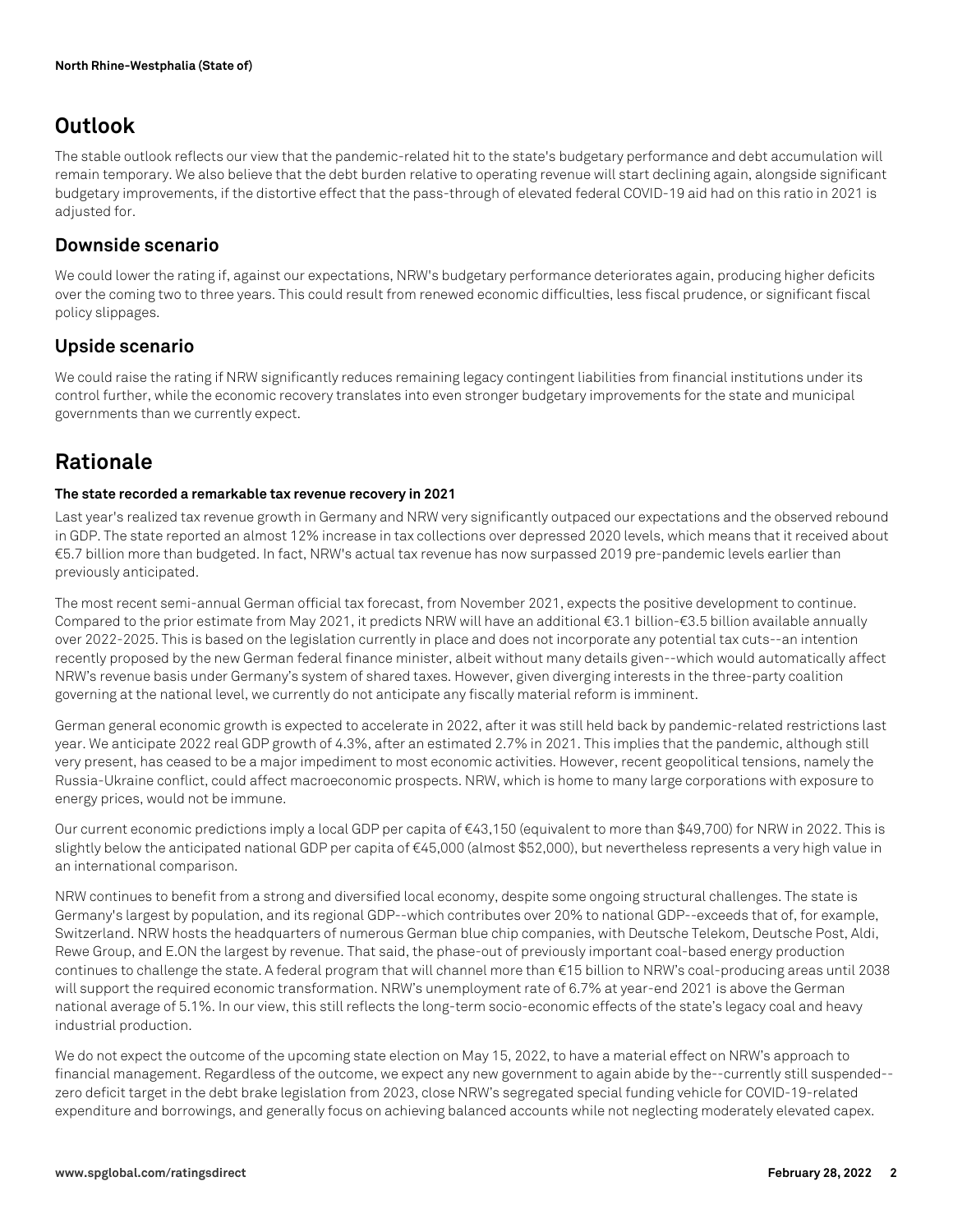Limited fiscal breathing space could be built by eventually suspending €200 million of annual contributions to a pension reserve account and instead starting to make withdrawals from it. However, to our knowledge, no such decision has been made.

In any case, NRW will continue to benefit from the extremely supportive institutional framework under which German states operate. More than €18 billion in operating transfers received by the state from the national government in 2021--about €8 billion more than originally budgeted--document federal solidarity in a challenging pandemic situation.

#### **Broadly balanced budgets and a stable, albeit comparatively high, debt burden are forecast**

We expect NRW to normalize budgetary performance and achieve balanced accounts after capex from 2023. Supported by the Vshaped recovery of tax revenue in 2021, the state already displayed an operating margin of 6.2%, according to our cash-focused calculation approach, and reduced its deficit after capital accounts to merely 1.4% during the past year, which is stronger than previously predicted. Although accounts are already balanced if the negative effects from COVID-19-related items are removed from the performance calculation, we anticipate that 2022 figures will remain burdened by pandemic-induced spending. Therefore, they might even be slightly weaker than 2021. For modeling purposes, we assume that--next to passing through federal money--NRW will spend about €3 billion of state funds on COVID-19-mitigation measures in 2022, slightly below 2021 levels. However, such expenditure is difficult to predict, and a different volume may eventually be realized. From 2023, we expect the state's budgetary performance to move on from the COVID-19 pandemic with a return to operating margins clearly above 8%, and--despite a declared focus on capex in support of education, economic innovation, environmental protection, and infrastructure--compliance with the zero-deficit target of the existing debt brake legislation again.

Ongoing pension payments for already retired civil servants under the state's pay-as-you-go system reduce its budgetary leeway, in our view. They currently consume more than 12% of annual adjusted operating revenue and are expected to increase further until presumably peaking toward the end of this decade. The state's accumulated pension reserve account of €14 billion can only dampen the rise, but not permanently offset it. It would only cover about 16 months of payments for pensions and pensioners' health care, according to our calculations.

The state's comparatively high tax-supported debt burden of 180%-190% of consolidated operating revenue constitutes the weakest factor in our rating assessment of NRW. In our respective calculation, we add the debt of Bau- und Liegenschaftsbetrieb NRW--which manages government-used real estate on behalf of the state--and a school investment program prefinanced by NRW.Bank to the core budget's debt. We expect no material change in debt, although we understand that the state plans to use any leftover liquidity in its segregated COVID-19 funding account at year-end 2022 to redeem up to €1.6 billion of pandemic-related debt that matures in 2023. NRW has developed a highly sophisticated approach to debt management, which includes, for example, the use of foreign currency financing on a fully hedged basis, ultra-long 100-year issues, and an issuance program for sustainability bonds that combine green and social features. With a duration of almost 17 years and more than 85% of the portfolio at fixed rates, we consider interest rate risk contained.

Next to existing debt, we perceive a material volume of contingent liability risk, primarily emanating from exposure to legacy state financial institutions. We note, however, that NRW has already earmarked reserves for potential losses in excess of residual equity at state-guaranteed winddown institution Erste Abwicklungsanstalt (EAA), and in 2021 it injected €160 million into Portigon AG, the legal successor of former WestLB that is also being closed. Debt of various nonfinancial companies, municipal debt, and a granular guarantee portfolio constitute further elements of our contingent liabilities assessment.

Stronger-than-expected tax collection, combined with precautionary borrowing at the beginning of last year, left NRW with €14.7 billion of liquidity at year-end 2021. Together with the €14 billion parked in the state's pension reserve account and invested in securities, this now more than covers 2022 estimated debt maturities of about €15 billion, even after applying haircuts. Also factoring in the state's proven borrowing ability in the capital market and its access to liquidity from other levels of government, we assess NRW's overall liquidity position as exceptionally strong. We note that the state has abandoned its previous zero-cash approach to liquidity management independently of the COVID-19-pandemic and instead now pre-funds expenditure with long-term borrowings. This should help to maintain a solid overall liquidity position, even though redeeming COVID-19-related debt that matures from 2023 might slightly reduce the state's cash balance. NRW does not maintain any committed bank credit facilities and rather relies on continuous access to market funding.

### **State of North Rhine-Westphalia Selected Indicators**

| Mil. | <br>$\sim$ $\sim$ | <b>0000</b><br>ZUZU<br>$\sim$ $\sim$ | - - -<br>.<br>. . | 'ZDC | <br>wuc<br>. | $-10$ |
|------|-------------------|--------------------------------------|-------------------|------|--------------|-------|
|      |                   |                                      |                   |      |              |       |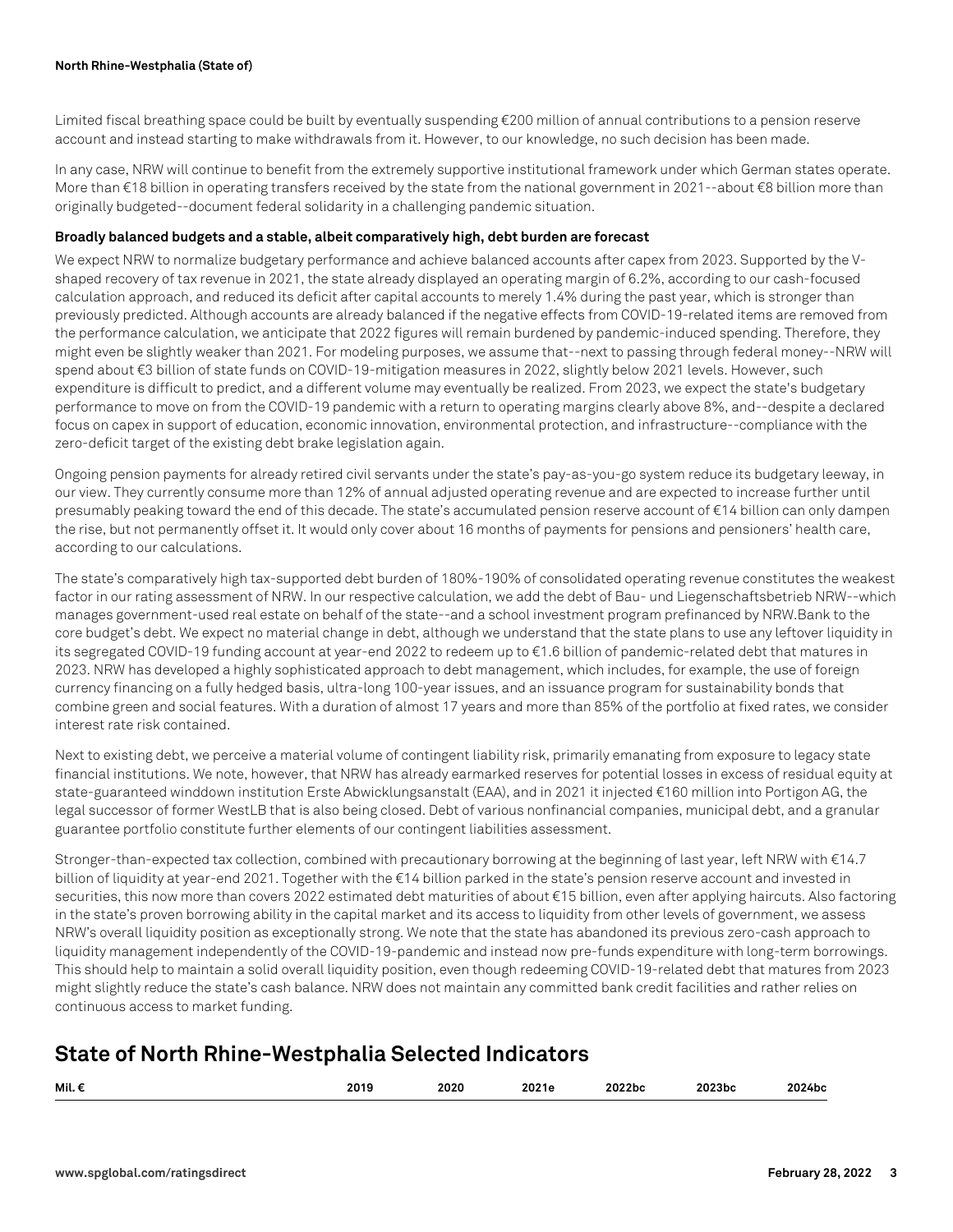#### **North Rhine-Westphalia (State of)**

| Operating revenue                                           | 75,838.7 | 83,066.0 | 90,339.0 | 87,090.8 | 86,187.0 | 89,568.0 |
|-------------------------------------------------------------|----------|----------|----------|----------|----------|----------|
| Operating expenditure                                       | 68,111   | 82,893   | 84,720   | 82,998   | 79,065   | 81,848   |
| Operating balance                                           | 7.727    | 173      | 5,619    | 4,093    | 7,122    | 7,720    |
| Operating balance (% of operating<br>revenue)               | 10.2     | 0.2      | 6.2      | 4.7      | 8.3      | 8.6      |
| Capital revenue                                             | 1,875    | 1,515    | 1,796    | 1,811    | 1,850    | 1,898    |
| Capital expenditure                                         | 7,344    | 9,897    | 8,736    | 9,303    | 8,664    | 8,782    |
| Balance after capital accounts                              | 2,259    | (8, 210) | (1, 321) | (3,399)  | 308      | 836      |
| Balance after capital accounts (% of total<br>revenue)      | 2.9      | (9.7)    | (1.4)    | (3.8)    | 0.3      | 0.9      |
| Debt repaid                                                 | 22,710   | 16,855   | 17,010   | 14,908   | 13,896   | 12,763   |
| Gross borrowings                                            | 17,998   | 27,839   | 21,533   | 14,908   | 12,278   | 11,963   |
| Balance after borrowings                                    | (2,885)  | 3,013    | 3,081    | (3,550)  | (988)    | (36)     |
| Direct debt (outstanding at year-end)                       | 145,096  | 156,126  | 160,649  | 160,649  | 159,031  | 158,231  |
| Direct debt (% of operating revenue)                        | 191.3    | 188.0    | 177.8    | 184.5    | 184.5    | 176.7    |
| Tax-supported debt (outstanding at year-<br>end)            | 152,490  | 163,900  | 168,312  | 168,312  | 166,694  | 165,894  |
| Tax-supported debt (% of consolidated<br>operating revenue) | 201.1    | 197.3    | 186.3    | 193.3    | 193.4    | 185.2    |
| Interest (% of operating revenue)                           | 2.6      | 1.7      | 1.7      | 1.7      | 1.9      | 2.3      |
| Local GDP per capita (single units)                         | 39,995   | 38,876   | 40,703   | 43,154   | 44,862   | 46,172   |
| National GDP per capita (single units)                      | 41,838   | 40,492   | 42,415   | 45.004   | 46.804   | 48,179   |

The data and ratios above result in part from S&P Global Ratings' own calculations, drawing on national as well as international sources, reflecting S&P Global Ratings' independent view on the timeliness, coverage, accuracy, credibility, and usability of available information. The main sources are the financial statements and budgets, as provided by the issuer. e—Estimate, bc--Base case reflects S&P Global Ratings' expectations of the most likely scenario. €--euro. \$--U.S. dollar.

### **Ratings Score Snapshot**

| <b>Scores</b> |
|---------------|
|               |
|               |
| 2             |
| 3             |
|               |
| 5             |
| aa            |
| AA            |
|               |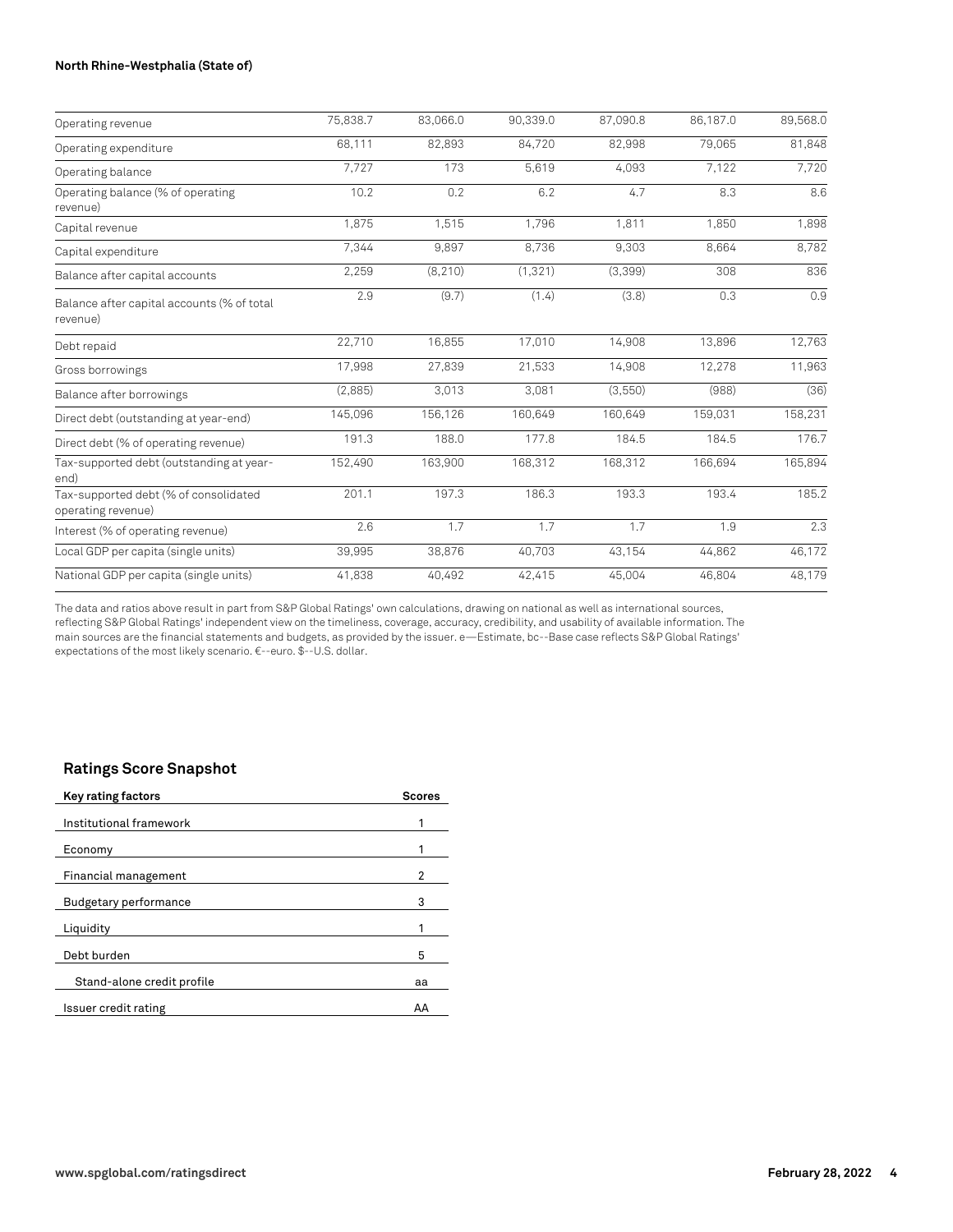S&P Global Ratings bases its ratings on non-U.S. local and regional governments (LRGs) on the six main rating factors in this table. In the "**Methodology For Rating Local And Regional Governments Outside Of The U.S.**," published on July 15, 2019, we explain the steps we follow to derive the global scale foreign currency rating on each LRG. The institutional framework is assessed on a six-point scale: 1 is the strongest and 6 the weakest score. Our assessments of economy, financial management, budgetary performance, liquidity, and debt burden are on a five-point scale, with 1 being the strongest score and 5 the weakest.

### **Key Sovereign Statistics**

• Sovereign Risk Indicators, Dec. 13, 2021. An interactive version is available at http://www.spratings.com/sri

### **Related Criteria**

- General Criteria: Environmental, Social, And Governance Principles In Credit Ratings, Oct. 10, 2021
- Criteria | Governments | International Public Finance: Methodology For Rating Local And Regional Governments Outside Of The U.S., July 15, 2019
- General Criteria: Methodology For Linking Long-Term And Short-Term Ratings, April 7, 2017
- General Criteria: Principles Of Credit Ratings, Feb. 16, 2011

### **Related Research**

- NRW.BANK, Feb. 17, 2022
- Institutional Framework Assessments For International Local And Regional Governments, Feb. 10, 2022
- Institutional Framework Assessment: German States, Dec 7, 2021
- European Economic Snapshots: From Fast-Paced Recovery To Robust Expansion, Dec 6, 2021
- Erste Abwicklungsanstalt, Sept. 20, 2021
- Default, Transition, and Recovery: 2020 Annual International Public Finance Default And Rating Transition Study, Sept. 14, 2021
- German State of North Rhine-Westphalia 'AA/A-1+' Ratings Affirmed; Outlook Stable, Aug. 27, 2021
- Germany 'AAA/A-1+' Ratings Affirmed; Outlook Stable, March 26, 2021
- Local Government Debt 2021: COVID Aftershocks Push German And Austrian LRGs Into Heavy Borrowing, March 25, 2021

#### **Ratings Detail (as of February 25, 2022)\***

| North Rhine-Westphalia (State of)    |                   |
|--------------------------------------|-------------------|
| <b>Issuer Credit Rating</b>          | $AA/Stable/A-1+$  |
| Senior Unsecured                     | AA                |
| Short-Term Debt                      | $A-1+$            |
| <b>Issuer Credit Ratings History</b> |                   |
| 13-Sep-2019                          | $AA/Stable/A-1+$  |
| 16-Mar-2018                          | AA-/Positive/A-1+ |
| 21-Dec-2004                          | AA-/Stable/A-1+   |